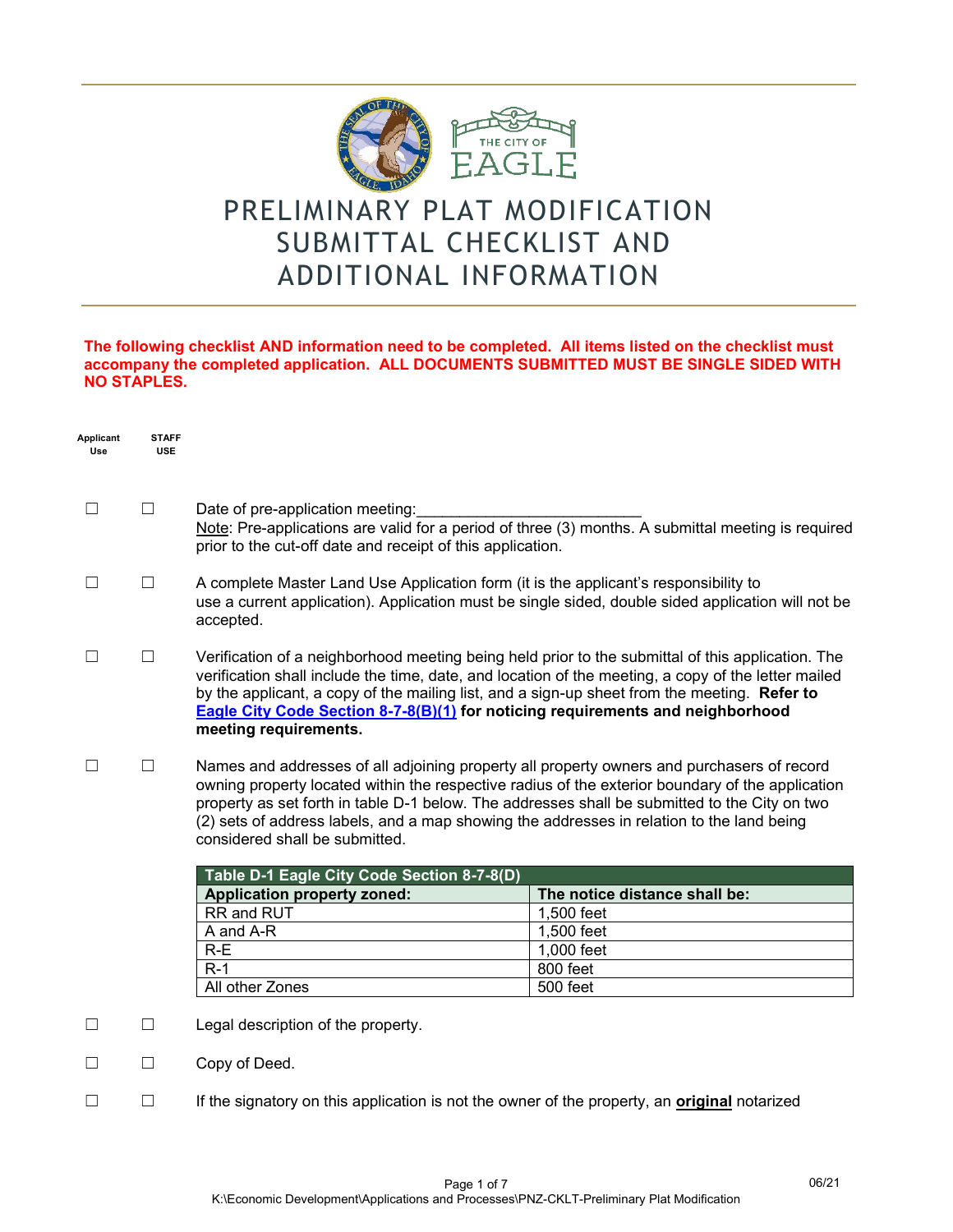|        |        | statement (affidavit of legal interest) from the owner stating the applicant is authorized to submit<br>this application is required.                                                                                                                                                                                                                                                                                                                                                                                                                                                                                                                                                                                                                                                                                                                                                                                                                                                                                                           |
|--------|--------|-------------------------------------------------------------------------------------------------------------------------------------------------------------------------------------------------------------------------------------------------------------------------------------------------------------------------------------------------------------------------------------------------------------------------------------------------------------------------------------------------------------------------------------------------------------------------------------------------------------------------------------------------------------------------------------------------------------------------------------------------------------------------------------------------------------------------------------------------------------------------------------------------------------------------------------------------------------------------------------------------------------------------------------------------|
| $\Box$ | $\Box$ | One (1) 8 $\frac{1}{2}$ " x 11" vicinity map at 1" = 300' scale (or similar), labeling the location of the<br>property and adjacent streets.                                                                                                                                                                                                                                                                                                                                                                                                                                                                                                                                                                                                                                                                                                                                                                                                                                                                                                    |
| $\Box$ | $\Box$ | One (1) 8 $\frac{1}{2}$ " x 11" colored aerial photo depicting the proposed site and surrounding area within<br>five-hundred feet (500').                                                                                                                                                                                                                                                                                                                                                                                                                                                                                                                                                                                                                                                                                                                                                                                                                                                                                                       |
| $\Box$ | $\Box$ | One (1) $8\frac{1}{2}$ " x 11" copy and one (1) 11" x 17" (if applicable) copy of the proposed Subdivision<br>Fencing Plan and detailed cut-sheets of fencing styles for all common areas (if applicable).<br>Fencing for individual single-family/two-family lots shall be designed in accordance with Eagle<br>City Code Section 9-3-10.                                                                                                                                                                                                                                                                                                                                                                                                                                                                                                                                                                                                                                                                                                      |
| $\Box$ | $\Box$ | One (1) 81/2" x 11" site plan showing proposed location of subdivision Cluster Mailbox Units<br>(CBUs).                                                                                                                                                                                                                                                                                                                                                                                                                                                                                                                                                                                                                                                                                                                                                                                                                                                                                                                                         |
| $\Box$ | $\Box$ | One (1) 8 <sup>1/2</sup> x 11" copy of the Streetlight Plan with cut-sheets showing streetlight location,<br>height, wattage, lumen output.                                                                                                                                                                                                                                                                                                                                                                                                                                                                                                                                                                                                                                                                                                                                                                                                                                                                                                     |
| $\Box$ | $\Box$ | Proposed subdivision name approved by County Engineer.                                                                                                                                                                                                                                                                                                                                                                                                                                                                                                                                                                                                                                                                                                                                                                                                                                                                                                                                                                                          |
| □      | $\Box$ | A Natural Features Analysis, which includes the following:                                                                                                                                                                                                                                                                                                                                                                                                                                                                                                                                                                                                                                                                                                                                                                                                                                                                                                                                                                                      |
|        |        | $\Box$<br>Hydrology (Visit www.fws.gov/wetlands/data.mapper.html)<br>Soils (Visit www.nrcs.usda.gov)<br>□<br>Topography<br>□<br>Vegetation<br>$\Box$<br>$\Box$<br>Sensitive Plant & Wildlife Species (Provide a letter from Idaho Department of Fish &<br>Game)<br><b>Historic Resources</b><br>□<br>$\Box$<br><b>Hazardous Areas</b><br>$\Box$<br>Impact on Natural Features                                                                                                                                                                                                                                                                                                                                                                                                                                                                                                                                                                                                                                                                   |
| □      | □      | In case of developments with slopes of 10% or greater, three (3) $24" \times 36"$ folded copies of the<br>engineering and grading plans in accordance with Eagle City Code Section 9-5-3, arranged in<br>complete plan sets folded according to department standards - folding instruction<br>available at PZ-Plan-Folding-Instructions-PDF shall be provided.                                                                                                                                                                                                                                                                                                                                                                                                                                                                                                                                                                                                                                                                                  |
| $\Box$ | $\Box$ | In case of developments with water bodies, canals, drainage ditches, or similar, provide a<br>wetlands review letter prepared by the Army Corps of Engineers or other certified contractor.                                                                                                                                                                                                                                                                                                                                                                                                                                                                                                                                                                                                                                                                                                                                                                                                                                                     |
| $\Box$ | $\Box$ | Seven (7) full size copies (folded) of the preliminary plat arranged in complete plan sets<br>folded according to department standards - folding instruction available at PZ-Plan-<br><b>Folding-Instructions-PDF.</b> The preliminary plat shall outline preliminary engineering<br>construction for streets, water, sewer, streetlights, sidewalks, fire hydrants, and any other public<br>improvements. Plats shall show drainage information, typical street sections, the location of<br>existing buildings, water bodies or courses, existing mature trees (including a notation of<br>respective tree species), and the location of currently dedicated streets at the point where they<br>adjoin and/or are immediately adjacent. Show individual lot areas on the plat. The preliminary<br>plat shall include the entire area scheduled for development if the proposed subdivision is a<br>portion of a larger holding intended for subsequent development. Additional plans will be<br>required once the hearing has been scheduled. |
|        |        |                                                                                                                                                                                                                                                                                                                                                                                                                                                                                                                                                                                                                                                                                                                                                                                                                                                                                                                                                                                                                                                 |

☐ ☐ One (1) 8½" x 11" copy of the preliminary plat.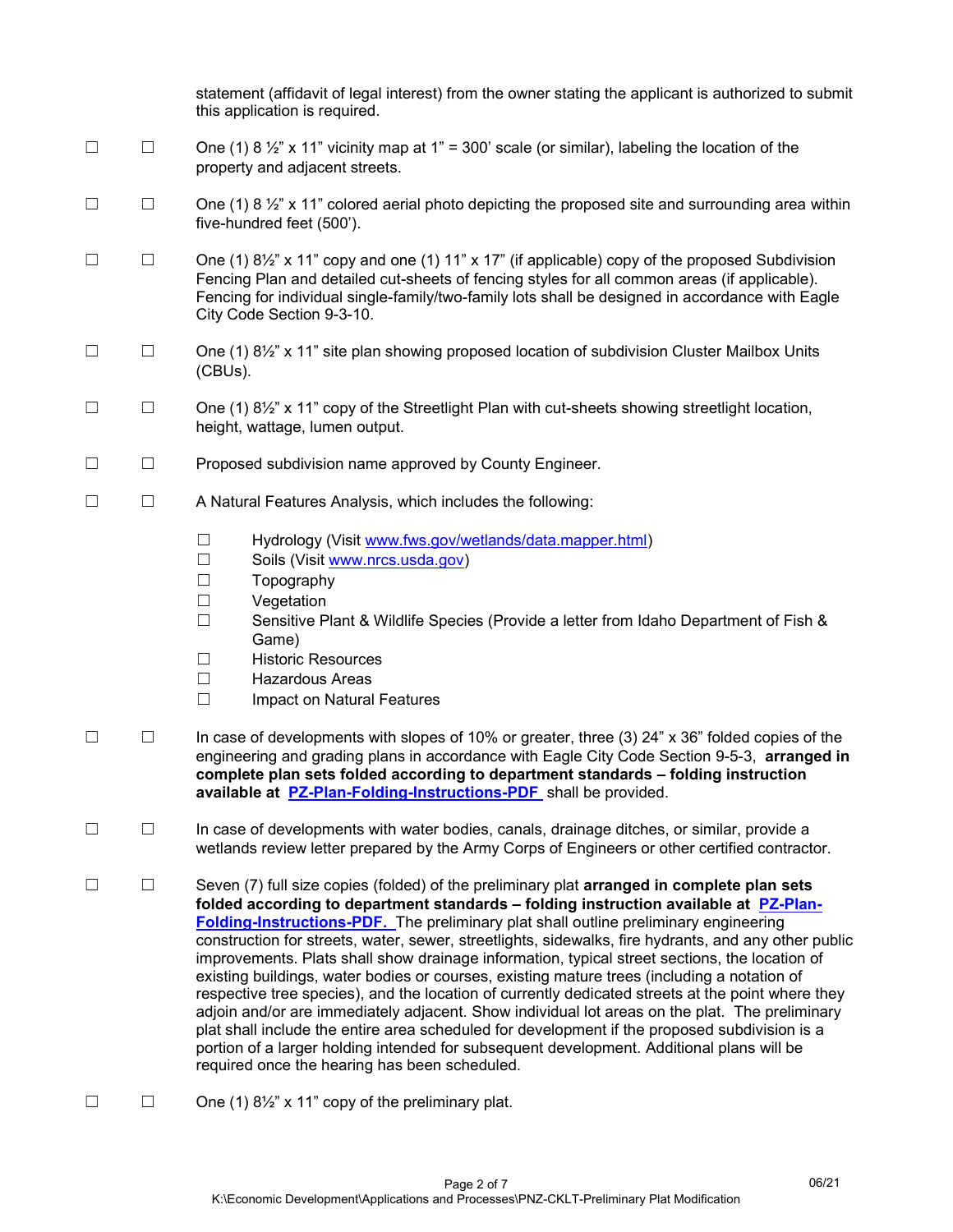- ☐ ☐ One (1) copy of a pressurized irrigation plan and associated documents (prepared in accordance with the "Pressurized Irrigation Standards" supplemental document available at cityofeagle.org) for any new residential subdivision and/or PUD. **A waiver may be requested for the requirement of the installation of a pressurized irrigation system if any of the situations exist as outlined in Eagle City Code Section 9-4-1-9(C)(2) and documentation is submitted with this application. Any requested waiver must be approved by the City Council.**
- $\Box$  One (1) set of 24" x 36" Pathways and Trails plan showing the following:
	- ☐ Pathway locations, type, and width.
	- $\Box$  Sidewalk locations, type, and width.
	- ☐ Location of existing easements for irrigation companies.
	- $\Box$  Indicate location of canal routes and specify which ones will be covered and which will stay open
- ☐ ☐ One (1) copy of any canal company license agreements.
- ☐ ☐ One (1) copy of exclusive use easements of any kind that might impact pathways and/or open space
- ☐ ☐ Provide a written justification for the proposed subdivision addressing the following:
	- $\Box$  The conformance of the subdivision with the Comprehensive Development Plan;
	- $\Box$  The availability of public services to accommodate the proposed development;
	- $\Box$  The continuity of the proposed development with the capital improvement program;
	- $\Box$  The public financial capability of supporting services for the proposed development; And
	- $\Box$  The other health, safety and environmental problems that may be brought to the City's attention.

#### **For large-scale developments [incorporating fifty (50) or more lots or dwelling units]:**

- $\Box$  Identify all public services that would be provided to the development including, but not limited to fire protection, police protection, central water, central sewer, road construction, parks and open space, recreation, maintenance, schools, and solid waste collection.
- $\Box$  Provide an estimate of the public service costs to provide adequate service to the development.
- $\Box$  Provide an estimate of the tax revenue that will be generated from the development.
- $\Box$  Provide suggested public (or private) means of financing the services for the development if the cost for the public services would not be offset by the tax revenue received from the development.
- ☐ One (1) georeferenced ArcMap-compatible file, such as a zipped shapefile, of the Plat and/or Site Plan on a CD or USB drive.
- $\Box$   $\Box$  Any additional information to aid in understanding the project.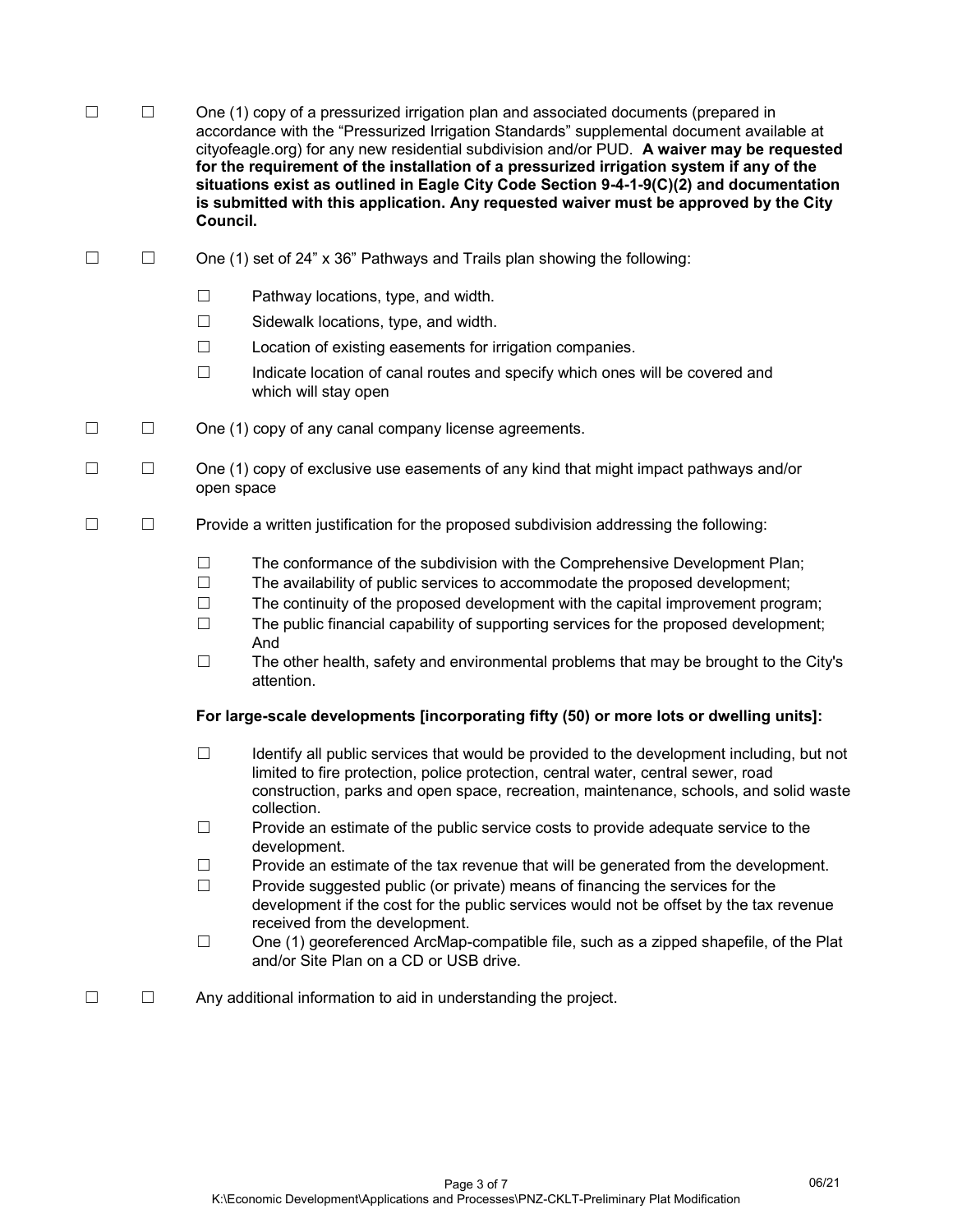☐ ☐ Please complete the data tables below. Attach additional sheets if needed.

| LAND USE AND ZONING INFORMATION |                               |                            |                  |
|---------------------------------|-------------------------------|----------------------------|------------------|
|                                 | <b>Comp Plan Designation:</b> | <b>Zoning Designation:</b> | <b>Land Use:</b> |
| Existing:                       |                               |                            |                  |
| Proposed:                       |                               |                            |                  |
| North of Site:                  |                               |                            |                  |
| <b>South of Site:</b>           |                               |                            |                  |
| <b>East of Site:</b>            |                               |                            |                  |
| <b>West of Site:</b>            |                               |                            |                  |

| <b>SITE DATA:</b>                                               |                                              |  |
|-----------------------------------------------------------------|----------------------------------------------|--|
| <b>Total Acreage of Site:</b>                                   | <b>Total Number of Units:</b>                |  |
| <b>Total Acreage of Land in</b><br><b>Contiguous Ownership:</b> | # of Single-Family Units:                    |  |
| <b>Total Number of Lots:</b>                                    | # of Duplex Units:                           |  |
| # of Residential Lots:                                          | # of Multi-Family Units:                     |  |
| # of Commercial Lots:                                           | <b>Total Acreage of Any Out-</b><br>Parcels: |  |
| # of Industrial Lots:                                           | <b>Total Number of Units:</b>                |  |
| # of Common Lots:                                               | <b>Dwelling Units Per Gross</b><br>Acre:     |  |

| ADDITIONAL SITE DATA:           |  |                                                               |  |
|---------------------------------|--|---------------------------------------------------------------|--|
| <b>Minimum Lot Size:</b>        |  | <b>Minimum Lot Width:</b>                                     |  |
| <b>Minimum Street Frontage:</b> |  | <b>Total Gross Square Footage</b><br>of Commercial Buildings: |  |
| <b>Total Acreage of</b>         |  | <b>Total Gross Square Footage</b>                             |  |
| <b>Common Lots:</b>             |  | of Industrial Buildings:                                      |  |
| <b>Percent of Site as</b>       |  | <b>Total Gross Square Footage</b>                             |  |
| <b>Common Area:</b>             |  | of Other Non-Residential                                      |  |
|                                 |  | <b>Buildings:</b>                                             |  |

## **EXISTING SITE CHARACTERISTICS**

**Describe the Existing Site Characteristics:** 

**Describe On and Off-Site Circulation:** 

Page 4 of 7 K:\Economic Development\Applications and Processes\PNZ-CKLT-Preliminary Plat Modification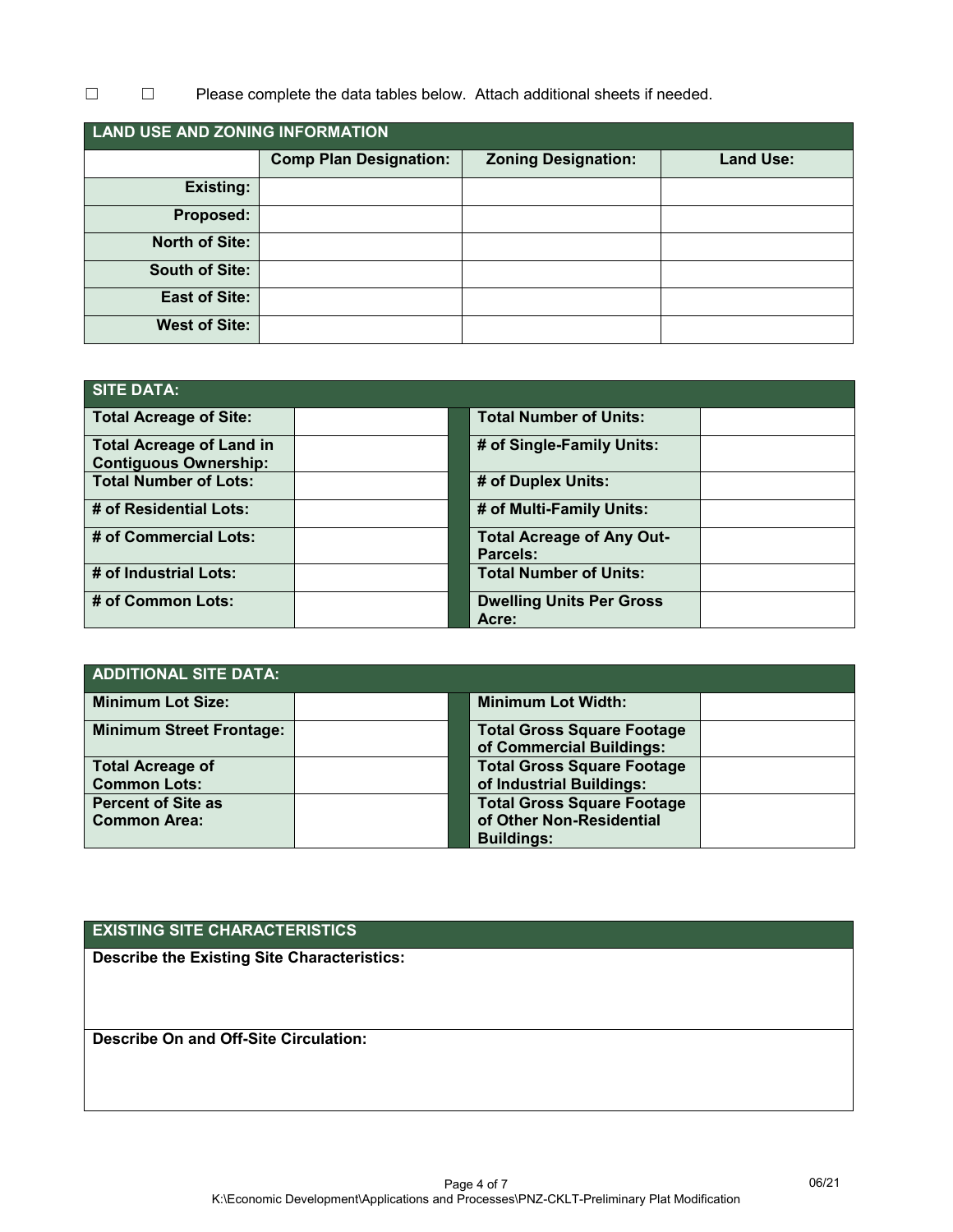| <b>Describe any Greenbelts:</b>                                       |
|-----------------------------------------------------------------------|
|                                                                       |
|                                                                       |
| Describe Open Space Area (inclusive of proposed amenities):           |
|                                                                       |
|                                                                       |
| Street Classification: □ Public □ Private                             |
|                                                                       |
| Justification for Private Streets (if applicable):                    |
|                                                                       |
| <b>Number of Blocks Less than 500-Feet:</b>                           |
| Cul-de-sac Design (if proposed): Radius: ____<br>Length:              |
| Types and Location of Sidewalks Proposed (Detached, Meandering, etc.) |
|                                                                       |
|                                                                       |
| <b>Type of Curbs and Gutters Proposed:</b>                            |
|                                                                       |
|                                                                       |
|                                                                       |
| Describe Street Lighting (location, type):                            |
|                                                                       |
|                                                                       |
|                                                                       |
| Describe Pedestrian Walkways (location, width, material):             |
|                                                                       |
|                                                                       |
|                                                                       |
| <b>Describe Bike Paths:</b>                                           |
|                                                                       |
|                                                                       |
|                                                                       |
|                                                                       |
|                                                                       |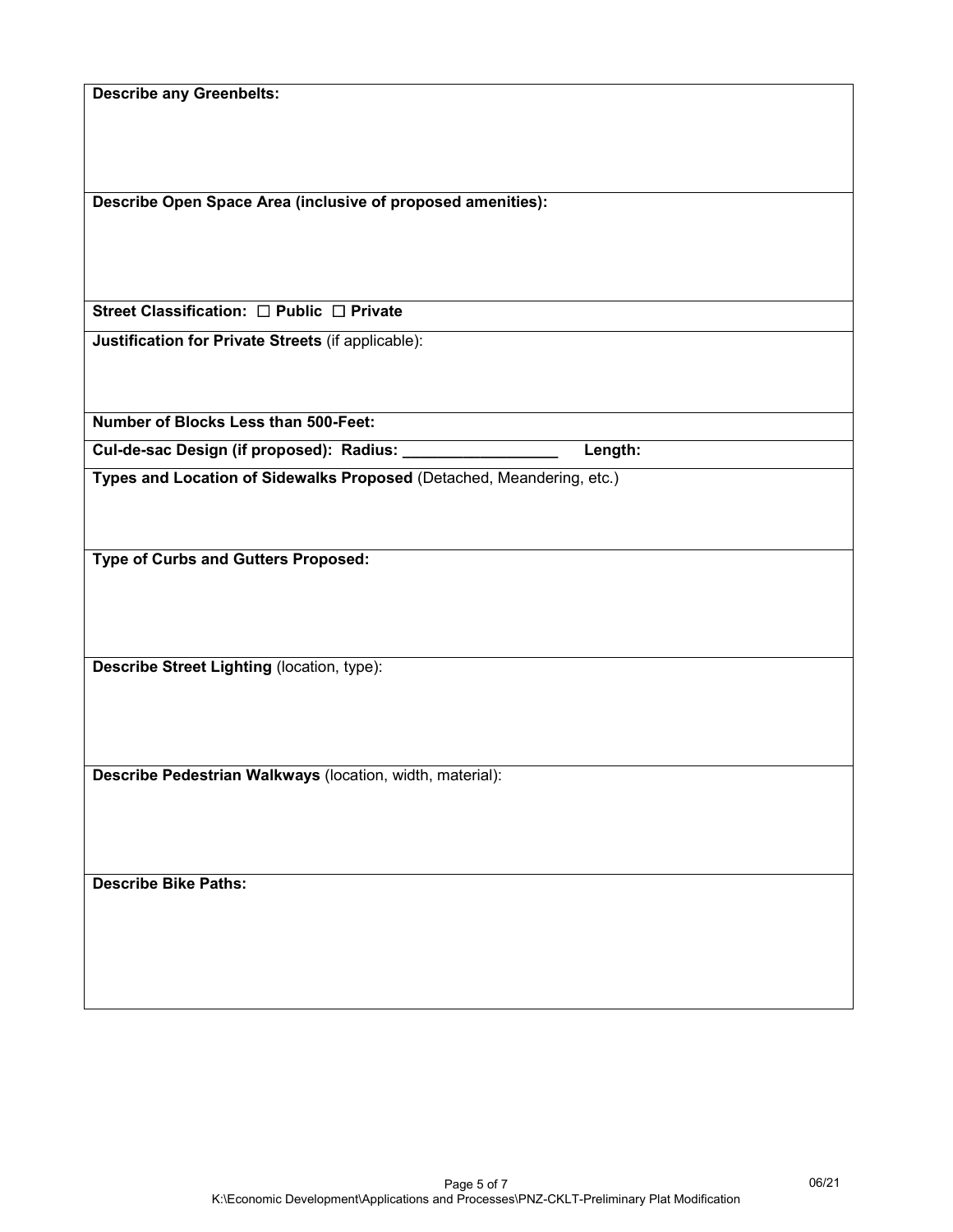| <b>SPECIAL ON-SITE FEATURES</b> |                                       |
|---------------------------------|---------------------------------------|
| Areas of Critical Environmental | $\Box$ Yes $\Box$ No If yes, explain: |
| Concern:                        |                                       |
| Evidence of Erosion:            | $\Box$ Yes $\Box$ No If yes, explain: |
| Fish Habitat:                   | $\Box$ Yes $\Box$ No If yes, explain: |
| Floodplain:                     | $\Box$ Yes $\Box$ No If yes, explain: |
| Mature Trees:                   | $\Box$ Yes $\Box$ No If yes, explain: |
| Riparian Vegetation:            | $\Box$ Yes $\Box$ No If yes, explain: |
| Steep Slopes:                   | $\Box$ Yes $\Box$ No If yes, explain: |
| Stream/Creeks:                  | $\Box$ Yes $\Box$ No If yes, explain: |
| Unique Animal Life:             | $\Box$ Yes $\Box$ No If yes, explain: |
| Unique Plant Life:              | $\Box$ Yes $\Box$ No If yes, explain: |
| Unstable Soils:                 | $\Box$ Yes $\Box$ No If yes, explain: |
| Wildlife Habitat:               | $\Box$ Yes $\Box$ No If yes, explain: |

| <b>PUBLIC SERVICES</b>               |                                     |                   |
|--------------------------------------|-------------------------------------|-------------------|
| Potable Water:                       | $\Box$ Available $\Box$ Unavailable | Service Provider: |
| Irrigation Water:                    | $\Box$ Available $\Box$ Unavailable | Service Provider: |
| Sanitary Sewer:<br>$\Box$ Available  | $\Box$ Unavailable                  | Service Provider: |
| $\Box$ Available<br>Fire Protection: | $\Box$ Unavailable                  | Service Provider: |
| Street(s) providing access:          |                                     |                   |
| Schools serving this location:       |                                     |                   |
| Elementary School(s):                |                                     |                   |
| Middle School(s):                    |                                     |                   |
| High School(s):                      |                                     |                   |

| $\Box$ | A completed <b>Fiscal Impact Worksheet</b> if seeking to change the density/intensity of the existing<br>or previously approved uses on the site.                             |
|--------|-------------------------------------------------------------------------------------------------------------------------------------------------------------------------------|
| □      | A high-resolution digital copy of all plans and documents with each plan sheet saved as a<br>separate file.                                                                   |
| □      | Land shall be posted prior to the planning and zoning commission hearing and again prior to<br>the city council hearing in accordance with Eagle City Code Section 8-7-8 (E). |
| П      | APPLICANT/REPRESENTATIVE MUST ATTEND THE CITY COUNCIL MEETING.                                                                                                                |
| ×      | Payment of application fees. Please submit the Planning and Zoning Application Fee                                                                                            |